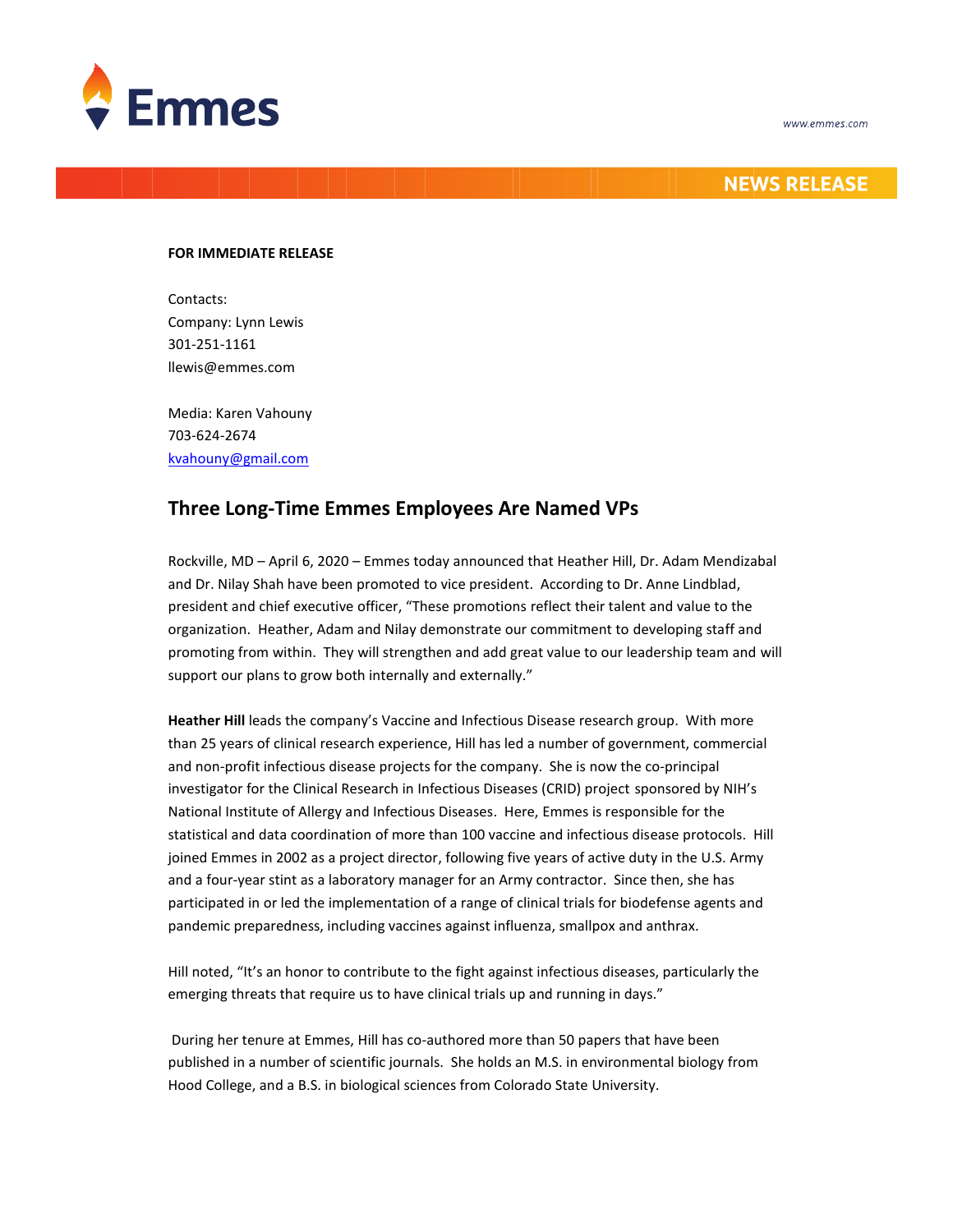Dr. Lindblad, said, "Our leadership, employees and clients from both NIH and industry turn to Heather when leadership is needed to respond to pandemics including H1N1, Avian flu, Ebola and now Covid-19. Her teams are consistently recognized for both speed and quality of execution."

**Dr. Adam Mendizabal** co-leads Emmes' Transplant, Allergy and Autoimmune research group. During his 17-year tenure, Adam has held positions of increasing responsibility focusing on clinical trials in stem cell transplantation and cellular therapy for both biotechnology and government clients. A highlight of Adam's career has been to serve as the co-principal investigator of the Data and Coordinating Center of the Blood and Marrow Transplant Clinical Trials Network, which supports research on behalf of the National Institutes of Health, the National Heart, Lung and Blood Institute, and the National Cancer Institute.

According to Dr. Mendizabal, "Emmes has given me a great opportunity to expand the body of knowledge about transplant and cellular therapies, and the results of our clinical trials are having a profound impact on the way patients are being treated."

He has collaborated on more than 50 scientific publications on topics ranging from blood and marrow transplantation to childhood leukemia. Mendizabal earned a Ph.D. in epidemiology from The George Washington University; M.S. in statistics from Rutgers University; and B.A. biology from Rutgers College.

Dr. Lindblad said, "Dr. Mendizabal and his team are regarded as respected experts by their partners in transplant and cellular therapy research. His contributions to scientific publications have produced numerous high-impact, practice-changing results. "

**Dr. Nilay Shah** is vice president of strategic partnerships and medical officer. He started his career practicing medicine overseas and then worked as a clinical researcher at the University of Pennsylvania. Dr. Shah started at Emmes in 2005 as a safety/medical monitor before assuming leadership roles in ophthalmology, autoimmune and inflammation projects. He has more than 15 years of experience in leading various commercial studies, many of which have received regulatory approval. More recently, he led a privately funded device study using Artificial Intelligence (AI), which resulted in its being the first and only FDA-cleared diagnostic AI system to detect diabetic retinopathy in the ophthalmic space. Dr. Shah also has been actively involved in business development.

According to Dr. Shah, "Our long and productive partnerships with our clients – and the scientific value we bring – are part of our legacy. I'm excited to expand this into building new relationships with business partners, both domestically and internationally, that offer skill sets and values that complement ours."

Dr. Shah has written numerous ophthalmic-related papers in a wide range of scientific journals, and he is a grant reviewer at The Maryland Technology Development Corporation, known as TEDCO, for the Maryland Innovation Initiative. He attended Rutgers University before obtaining